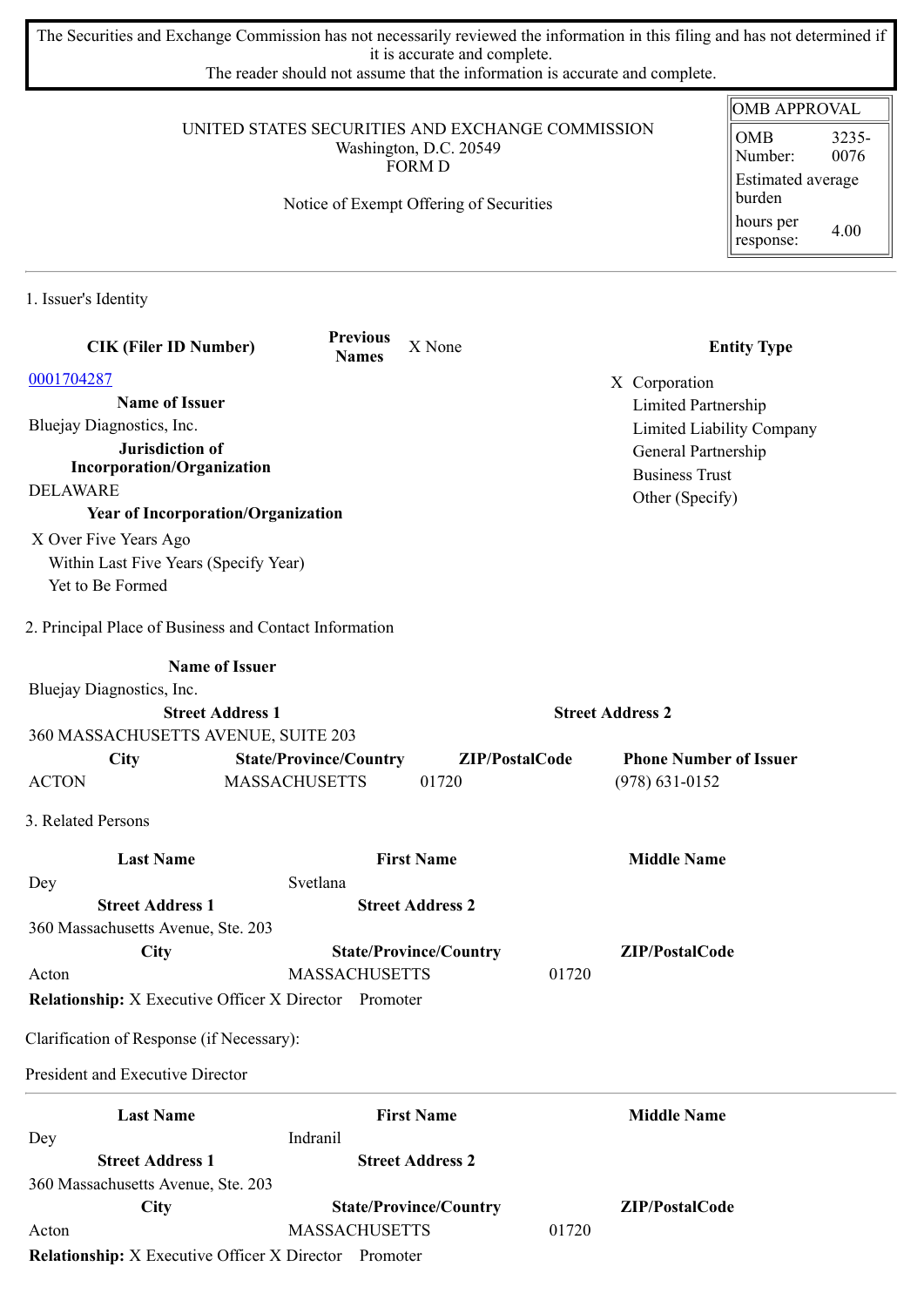Clarification of Response (if Necessary):

Chief Executive Officer

| <b>Last Name</b><br>Wurth                                  | <b>First Name</b><br>Douglas                          | <b>Middle Name</b> |
|------------------------------------------------------------|-------------------------------------------------------|--------------------|
| <b>Street Address 1</b>                                    | <b>Street Address 2</b>                               |                    |
| 18 East 77th Street                                        | Apartment 5A                                          |                    |
| City                                                       | <b>State/Province/Country</b>                         | ZIP/PostalCode     |
| New York                                                   | <b>NEW YORK</b>                                       | 10075              |
| <b>Relationship:</b> Executive Officer X Director Promoter |                                                       |                    |
| Clarification of Response (if Necessary):                  |                                                       |                    |
|                                                            |                                                       |                    |
| <b>Last Name</b>                                           | <b>First Name</b>                                     | <b>Middle Name</b> |
| Chase                                                      | Donald                                                |                    |
| <b>Street Address 1</b>                                    | <b>Street Address 2</b>                               |                    |
| 39 Timber Ridge Road                                       |                                                       |                    |
| <b>City</b>                                                | <b>State/Province/Country</b>                         | ZIP/PostalCode     |
| West Springfield                                           | <b>MASSACHUSETTS</b>                                  | 01089              |
| <b>Relationship:</b> Executive Officer X Director Promoter |                                                       |                    |
| Clarification of Response (if Necessary):                  |                                                       |                    |
| <b>Last Name</b>                                           | <b>First Name</b>                                     | <b>Middle Name</b> |
| Medhi                                                      | Mirza                                                 |                    |
| <b>Street Address 1</b>                                    | <b>Street Address 2</b>                               |                    |
| 152 Newton Street                                          |                                                       |                    |
| <b>City</b>                                                | <b>State/Province/Country</b>                         | ZIP/PostalCode     |
| Weston                                                     | <b>MASSACHUSETTS</b>                                  | 02496              |
| <b>Relationship:</b> Executive Officer X Director Promoter |                                                       |                    |
|                                                            |                                                       |                    |
| Clarification of Response (if Necessary):                  |                                                       |                    |
| <b>Last Name</b>                                           | <b>First Name</b>                                     | <b>Middle Name</b> |
| Loomis                                                     | Arthur                                                |                    |
| <b>Street Address 1</b>                                    | <b>Street Address 2</b>                               |                    |
| 7 Airport Park Boulevard                                   |                                                       |                    |
| <b>City</b>                                                | <b>State/Province/Country</b>                         | ZIP/PostalCode     |
| Latham                                                     | <b>NEW YORK</b>                                       | 12210              |
| <b>Relationship:</b>                                       | Executive Officer X Director Promoter                 |                    |
| Clarification of Response (if Necessary):                  |                                                       |                    |
| <b>Last Name</b>                                           | <b>First Name</b>                                     | <b>Middle Name</b> |
| Haidri                                                     | Amman                                                 |                    |
| <b>Street Address 1</b>                                    | <b>Street Address 2</b>                               |                    |
| 360 Massachusetts Avenue, Ste. 203                         |                                                       |                    |
| City                                                       |                                                       | ZIP/PostalCode     |
| Acton                                                      | <b>State/Province/Country</b><br><b>MASSACHUSETTS</b> | 01720              |
| <b>Relationship:</b> X Executive Officer                   | Director Promoter                                     |                    |
|                                                            |                                                       |                    |
| Clarification of Response (if Necessary):                  |                                                       |                    |
| VP, President & Business Development                       |                                                       |                    |
|                                                            |                                                       |                    |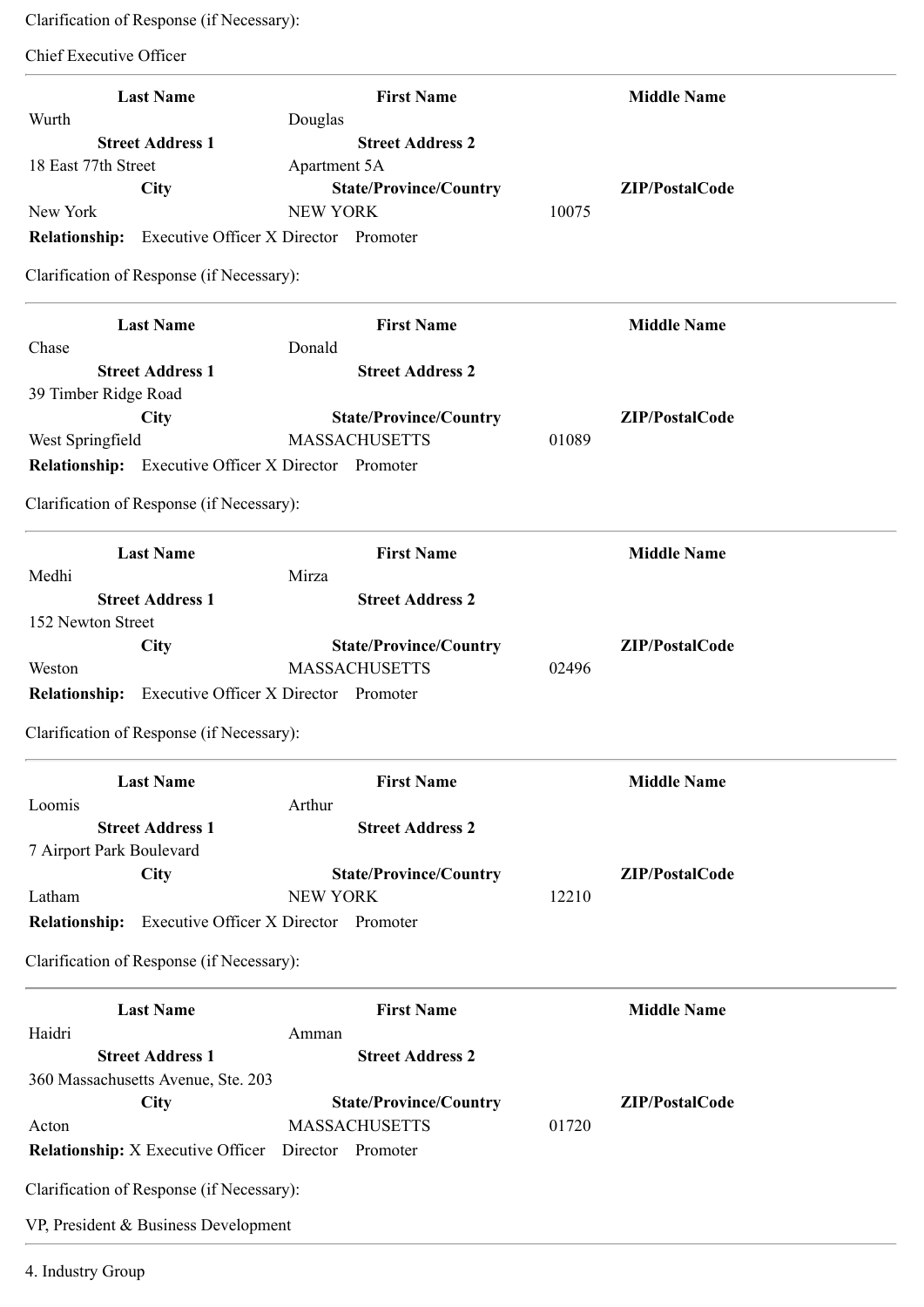| Agriculture                                                                                          |                | <b>Health Care</b>                                | Retailing                                                |  |
|------------------------------------------------------------------------------------------------------|----------------|---------------------------------------------------|----------------------------------------------------------|--|
| Banking & Financial Services                                                                         |                | Biotechnology                                     | <b>Restaurants</b>                                       |  |
| <b>Commercial Banking</b>                                                                            |                | Health Insurance                                  | Technology                                               |  |
| Insurance                                                                                            |                | Hospitals & Physicians                            | Computers                                                |  |
| Investing<br><b>Investment Banking</b>                                                               |                | Pharmaceuticals                                   | Telecommunications                                       |  |
| Pooled Investment Fund                                                                               |                | X Other Health Care                               | Other Technology                                         |  |
| Is the issuer registered as<br>an investment company under<br>the Investment Company<br>Act of 1940? |                | Manufacturing<br><b>Real Estate</b><br>Commercial | Travel<br>Airlines & Airports<br>Lodging $&$ Conventions |  |
| Yes                                                                                                  | N <sub>0</sub> | Construction                                      | Tourism & Travel Services                                |  |
| Other Banking & Financial Services                                                                   |                | REITS & Finance                                   | Other Travel                                             |  |
| <b>Business Services</b>                                                                             |                | Residential                                       | Other                                                    |  |
| Energy                                                                                               |                | Other Real Estate                                 |                                                          |  |
| Coal Mining                                                                                          |                |                                                   |                                                          |  |
| <b>Electric Utilities</b>                                                                            |                |                                                   |                                                          |  |
| <b>Energy Conservation</b>                                                                           |                |                                                   |                                                          |  |
| <b>Environmental Services</b>                                                                        |                |                                                   |                                                          |  |
| Oil $&$ Gas                                                                                          |                |                                                   |                                                          |  |
| <b>Other Energy</b>                                                                                  |                |                                                   |                                                          |  |

## 5. Issuer Size

| <b>OR</b> | <b>Aggregate Net Asset Value Range</b> |  |
|-----------|----------------------------------------|--|
|           | No Aggregate Net Asset Value           |  |
|           | $$1 - $5,000,000$                      |  |
|           | $$5,000,001 - $25,000,000$             |  |
|           | $$25,000,001 - $50,000,000$            |  |
|           | $$50,000,001 - $100,000,000$           |  |
|           | Over \$100,000,000                     |  |
|           | Decline to Disclose                    |  |
|           | Not Applicable                         |  |
|           |                                        |  |

6. Federal Exemption(s) and Exclusion(s) Claimed (select all that apply)

|                                            | Investment Company Act Section 3(c) |                    |  |
|--------------------------------------------|-------------------------------------|--------------------|--|
| Rule $504(b)(1)$ (not (i), (ii) or (iii))  | Section $3(c)(1)$                   | Section $3(c)(9)$  |  |
| Rule 504 (b) $(1)(i)$                      | Section $3(c)(2)$                   | Section $3(c)(10)$ |  |
| Rule 504 (b) $(1)(ii)$                     | Section $3(c)(3)$                   | Section $3(c)(11)$ |  |
| Rule $504$ (b) $(1)(iii)$<br>X Rule 506(b) | Section $3(c)(4)$                   | Section $3(c)(12)$ |  |
| Rule $506(c)$                              | Section $3(c)(5)$                   | Section $3(c)(13)$ |  |
| Securities Act Section $4(a)(5)$           | Section $3(c)(6)$                   | Section $3(c)(14)$ |  |
|                                            | Section $3(c)(7)$                   |                    |  |

## 7. Type of Filing

- X New Notice Date of First Sale 2020-08-24 First Sale Yet to Occur Amendment
- 8. Duration of Offering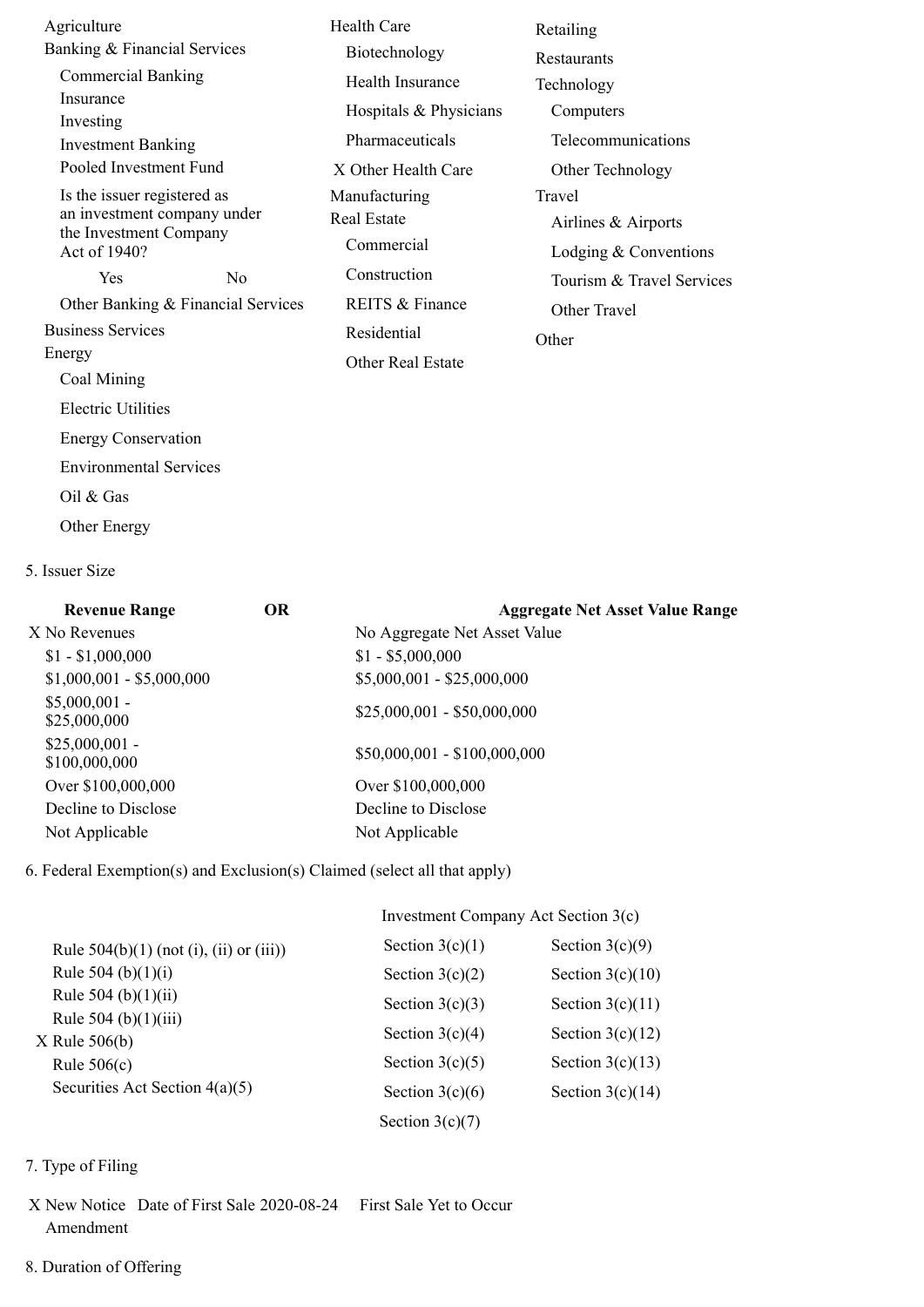| Does the Issuer intend this offering to last more than one year?                                                                                                                                                                                                                                                                                                                                                                               | Yes X No                                                                                                                  |                    |  |
|------------------------------------------------------------------------------------------------------------------------------------------------------------------------------------------------------------------------------------------------------------------------------------------------------------------------------------------------------------------------------------------------------------------------------------------------|---------------------------------------------------------------------------------------------------------------------------|--------------------|--|
| 9. Type(s) of Securities Offered (select all that apply)                                                                                                                                                                                                                                                                                                                                                                                       |                                                                                                                           |                    |  |
| X Equity<br>Debt<br>Option, Warrant or Other Right to Acquire Another Security<br>X Security to be Acquired Upon Exercise of Option, Warrant or<br>Other Right to Acquire Security                                                                                                                                                                                                                                                             | Pooled Investment Fund Interests<br>Tenant-in-Common Securities<br><b>Mineral Property Securities</b><br>Other (describe) |                    |  |
| 10. Business Combination Transaction                                                                                                                                                                                                                                                                                                                                                                                                           |                                                                                                                           |                    |  |
| Is this offering being made in connection with a business combination transaction, such<br>as a merger, acquisition or exchange offer?                                                                                                                                                                                                                                                                                                         | Yes X No                                                                                                                  |                    |  |
| Clarification of Response (if Necessary):                                                                                                                                                                                                                                                                                                                                                                                                      |                                                                                                                           |                    |  |
| 11. Minimum Investment                                                                                                                                                                                                                                                                                                                                                                                                                         |                                                                                                                           |                    |  |
| Minimum investment accepted from any outside investor \$0 USD                                                                                                                                                                                                                                                                                                                                                                                  |                                                                                                                           |                    |  |
| 12. Sales Compensation                                                                                                                                                                                                                                                                                                                                                                                                                         |                                                                                                                           |                    |  |
| Recipient                                                                                                                                                                                                                                                                                                                                                                                                                                      | Recipient CRD Number X None                                                                                               |                    |  |
| (Associated) Broker or Dealer X None<br>Number                                                                                                                                                                                                                                                                                                                                                                                                 | (Associated) Broker or Dealer CRD<br>X None                                                                               |                    |  |
| <b>Street Address 1</b>                                                                                                                                                                                                                                                                                                                                                                                                                        | <b>Street Address 2</b>                                                                                                   |                    |  |
| City                                                                                                                                                                                                                                                                                                                                                                                                                                           | State/Province/Country                                                                                                    | ZIP/Postal<br>Code |  |
| State(s) of Solicitation (select all that apply)<br>All<br>Check "All States" or check individual<br><b>States</b><br><b>States</b>                                                                                                                                                                                                                                                                                                            | Foreign/non-US                                                                                                            |                    |  |
| 13. Offering and Sales Amounts                                                                                                                                                                                                                                                                                                                                                                                                                 |                                                                                                                           |                    |  |
| <b>Total Offering Amount</b><br>Indefinite<br>$$115,000$ USD or<br><b>Total Amount Sold</b><br>\$115,000 USD<br>Total Remaining to be Sold<br>\$0 USD or<br>Indefinite                                                                                                                                                                                                                                                                         |                                                                                                                           |                    |  |
| Clarification of Response (if Necessary):                                                                                                                                                                                                                                                                                                                                                                                                      |                                                                                                                           |                    |  |
| 14. Investors                                                                                                                                                                                                                                                                                                                                                                                                                                  |                                                                                                                           |                    |  |
| Select if securities in the offering have been or may be sold to persons who do not qualify as accredited<br>investors, and enter the number of such non-accredited investors who already have invested in the offering.<br>Regardless of whether securities in the offering have been or may be sold to persons who do not qualify as<br>accredited investors, enter the total number of investors who already have invested in the offering: |                                                                                                                           | 2                  |  |
| 15. Sales Commissions & Finder's Fees Expenses                                                                                                                                                                                                                                                                                                                                                                                                 |                                                                                                                           |                    |  |
| Provide separately the amounts of sales commissions and finders fees expenses, if any. If the amount of an expenditure is not<br>known, provide an estimate and check the box next to the amount.                                                                                                                                                                                                                                              |                                                                                                                           |                    |  |
| <b>Sales Commissions</b><br>\$0 USD<br>Estimate                                                                                                                                                                                                                                                                                                                                                                                                |                                                                                                                           |                    |  |
| Finders' Fees<br>\$0 USD<br>Estimate                                                                                                                                                                                                                                                                                                                                                                                                           |                                                                                                                           |                    |  |
| Clarification of Response (if Necessary):                                                                                                                                                                                                                                                                                                                                                                                                      |                                                                                                                           |                    |  |

16. Use of Proceeds

Provide the amount of the gross proceeds of the offering that has been or is proposed to be used for payments to any of the persons required to be named as executive officers, directors or promoters in response to Item 3 above. If the amount is unknown,